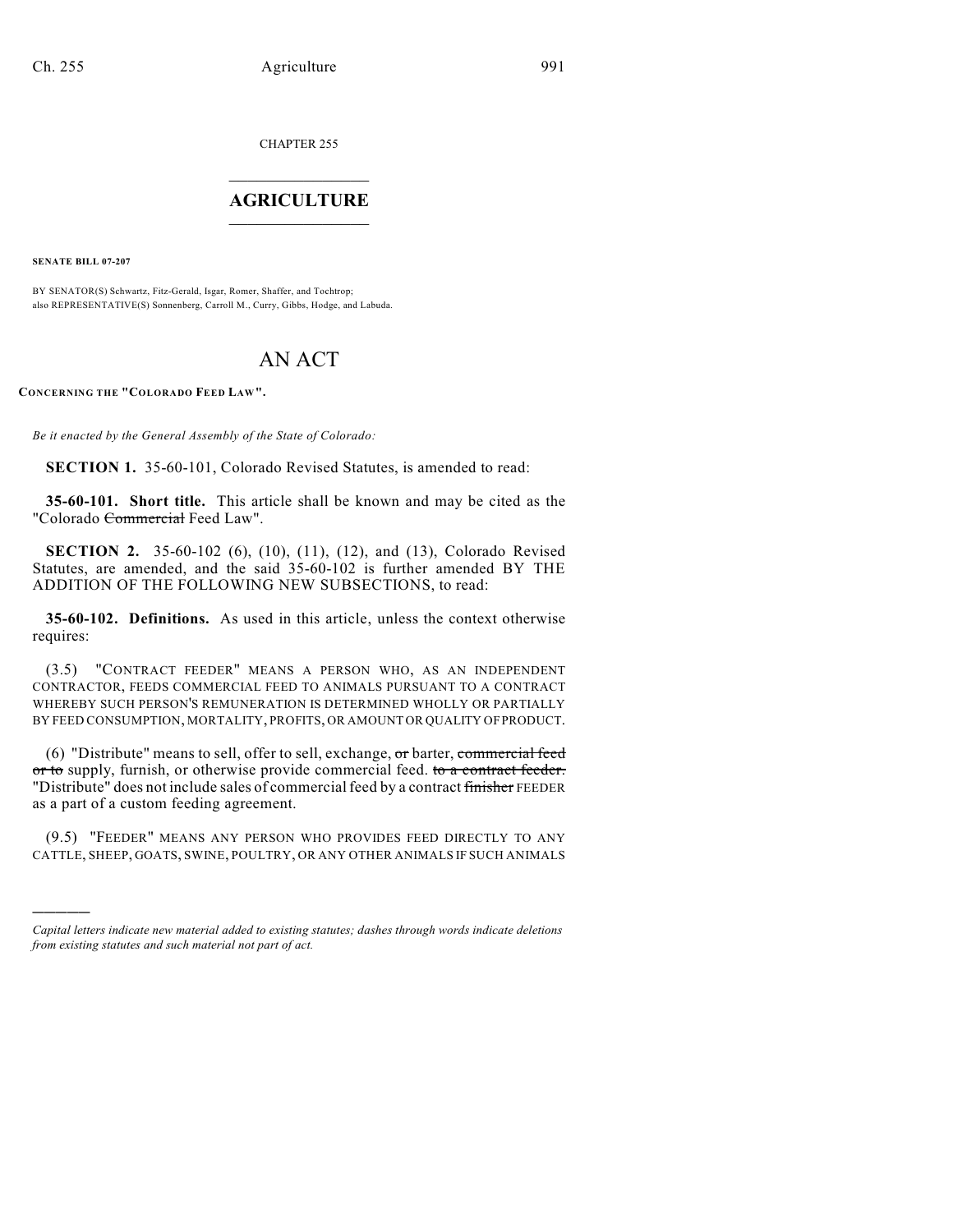ARE RAISED TO PRODUCE HUMAN FOOD. "FEEDER" INCLUDES A CONTRACT FEEDER.

(10) "Feed ingredient" means a constituent material used in the manufacture of a commercial feed that becomes part of the commercial feed.

(11) "Label" means a display of written, printed, or graphic matter upon or affixed to the immediate container of any commercial feed or on the invoice or delivery slip with which a commercial feed is distributed.

(12) "Labeling" means all labels and other written, printed, or graphic matter upon a commercial feed or any of its containers or wrappers or accompanying THAT ACCOMPANY THE FEED OR ARE OTHERWISE PUBLISHED OR COMMUNICATED IN ANY MANNER BY A DISTRIBUTOR OF such commercial feed.

(13) "Manufacture" means to grind, mix, blend, or further process a commercial feed. for distribution.

**SECTION 3.** 35-60-103 (1) and (2) (c) (I), Colorado Revised Statutes, are amended to read:

**35-60-103. Commercial feed registration - rules.** (1) No person shall manufacture commercial feed within the state, or allow his or her name to appear on the label of a commercial feed as guarantor, without first registering with the department. Such registration shall expire on the last day of April of each year and may be renewed annually; except that a registration that occurs between January 1, 2000, and April 29, 2000, shall expire on April 30, 2001 ON THE DATE SPECIFIED BY THE COMMISSIONER BY RULE AND MAY BE RENEWED ANNUALLY.

(2) Nothing in this article shall require a person to register with the department to do the following:

(c) Manufacture or distribute a customer-formula feed; except that the manufacturer of such customer-formula feed shall:

(I) Distribute such customer-formula feed only to the retail FINAL purchaser for whom the feed was formulated;

**SECTION 4.** 35-60-104 (1) (d), (2) (b), and (4), Colorado Revised Statutes, are amended to read:

**35-60-104. Registration fees.** (1) A person registering with the department pursuant to section 35-60-103 (1) shall submit a form provided by the department that includes the following information:

(d) A statement that the inspection DISTRIBUTION fees and feed tonnage report required under section  $35-60-105$  have been paid and are current. A feed manufacturer is not required to pay inspection fees on grain used in a customer-formula feed.

(2) (b) Any person who fails to register within fifteen business days after notification of the requirement to register, or any registrant who fails to comply with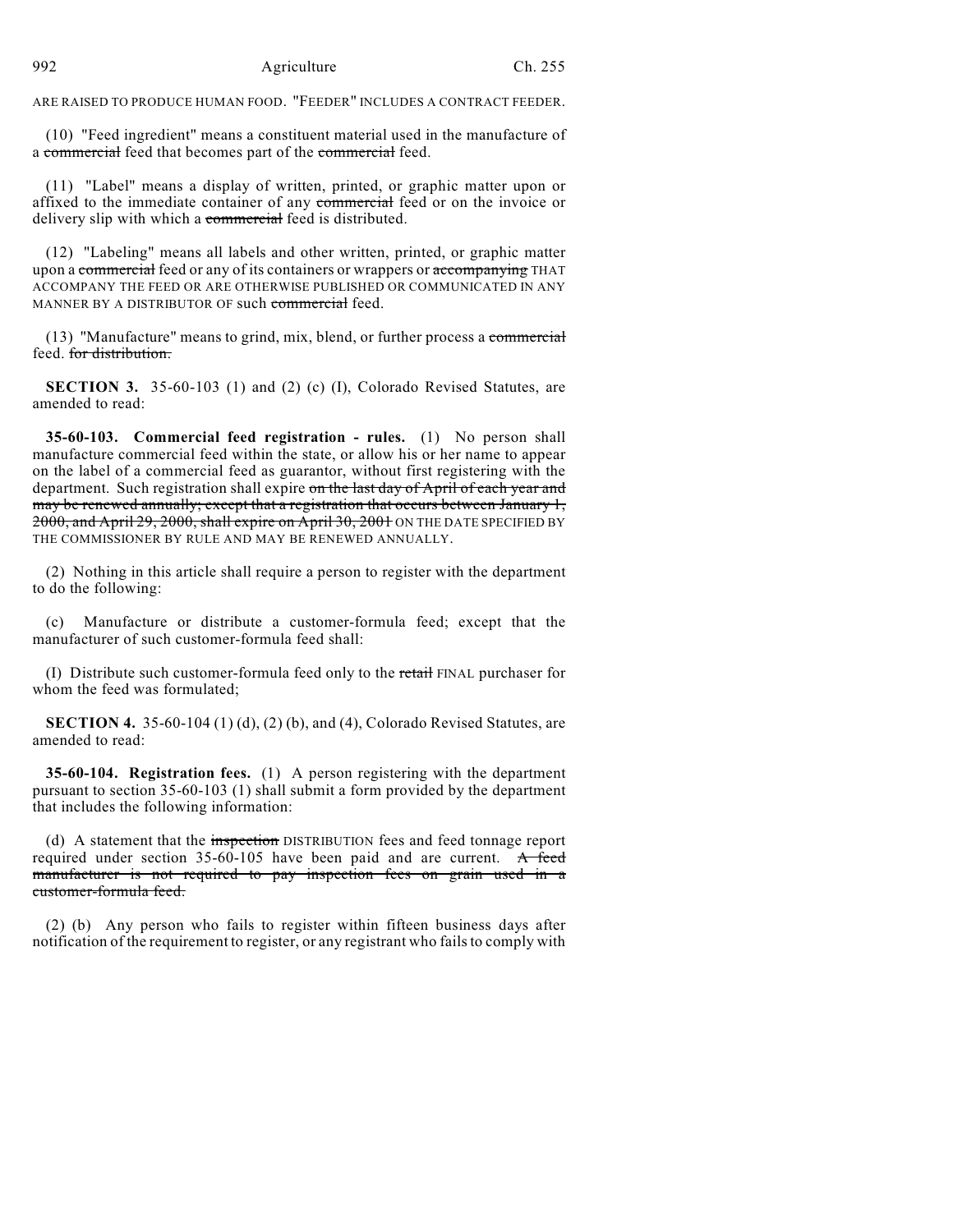### Ch. 255 Agriculture 993

the registration renewal requirements, shall pay a late fee in addition to the registration fee. To and including June 30, 2007, the late fee shall be equal to the annual registration fee established by the agricultural commission. On and after July 1, 2007, the late fee shall be ten dollars.

(4) The commissioner, after an administrative hearing pursuant to article 4 of title 24, C.R.S., may deny registration, place a registrant on probation, or restrict, suspend, revoke, or refuse to renew the registration of a person who has violated any provision of this article or any rule of the commissioner promulgated pursuant to this article OR FALSIFIED ANY INFORMATION REQUESTED BY THE COMMISSIONER. The commissioner may place conditions that limit production or distribution of a particular commercial feed on the registration of any person found to have violated any provision of this article. Such restriction, revocation, suspension, or refusal to renew a registration, or the placement of condition CONDITIONS on a registration, may be in addition to or in lieu of penalties or fines imposed by section 35-60-113.

**SECTION 5.** The introductory portion to 35-60-105 (1), 35-60-105 (1) (a), (1) (b), (1) (c) (I) (A), (1) (c) (II), (1) (d) (I) (A), (1) (d) (II), (2) (a) (I), and (2) (b), the introductory portion to 35-60-105 (3), and 35-60-105 (3) (a), (4), and (5), Colorado Revised Statutes, are amended to read:

**35-60-105. Distribution fees - reports - repeal.** (1) Except as provided in subsection  $(5)$  of this section, an inspection fee DISTRIBUTION FEES of fifteen cents per ton or, to and including June 30, 2007, in an amount established by the agricultural commission shall be paid on commercial feeds distributed in this state by the person whose name appears on the label as the manufacturer, guarantor, or distributor, subject to the following conditions:

(a) No fee shall be paid on a commercial feed if the payment has already been made by a previous distributor. IF THE FEE HAS NOT BEEN PAID BY A PREVIOUS DISTRIBUTOR, THE FINAL DISTRIBUTOR LISTED ON THE LABEL AS THE MANUFACTURER, GUARANTOR, OR DISTRIBUTOR SHALL PAY THE FEE.

(b) No fee shall be paid on customer-formula feeds if the inspection DISTRIBUTION fee has been paid on the commercial feeds that are used as ingredients in the customer-formula feeds. NO FEED INGREDIENT THAT IS SUPPLIED BY A FARMER OR FEEDER TO A MANUFACTURER SHALL BE SUBJECT TO A FEE WHEN USED BY THE MANUFACTURER TO PRODUCE A CUSTOMER-FORMULA FEED FOR THE FARMER OR FEEDER.

(c)  $(I)$  (A) To and including June 30, 2007, an annual inspection DISTRIBUTION fee as established by the agricultural commission shall be paid in lieu of the inspection DISTRIBUTION fee on commercial feed that is distributed in the state only in packages of ten pounds or less. Products sold in packages of ten pounds or less are not subject to the minimum set forth in paragraph (d) of this subsection (1).

(II) On and after July 1, 2007, an annual inspection DISTRIBUTION fee of ten dollars per product shall be paid in lieu of the *inspection* DISTRIBUTION fee on commercial feed that is distributed in the state only in packages of ten pounds or less. Products sold in packages of ten pounds or less are not subject to the twenty-five-dollar per year minimum set forth in paragraph (d) of this subsection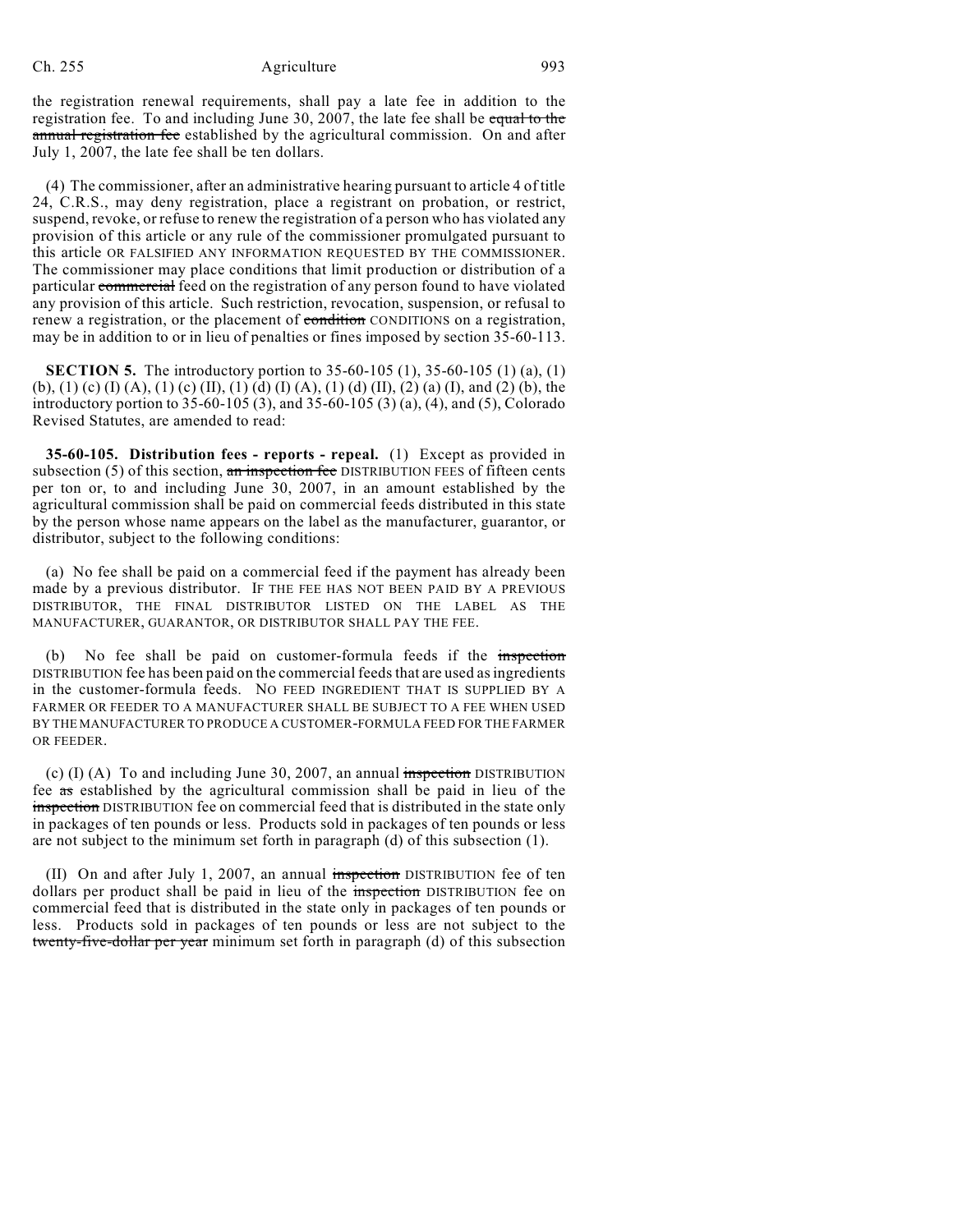(1).

(d)  $(I)$  (A) To and including June 30, 2007, the minimum total inspection DISTRIBUTION fee paid shall be as established by the agricultural commission.

 $(II)$  On and after July 1, 2007, the minimum total inspection DISTRIBUTION fee paid shall be twenty-five dollars per year.

(2) (a) (I) To and including June 30, 2007, in the case of a commercial feed that is distributed in the state both in packages of ten pounds or less and in packages weighing over ten pounds, the inspection DISTRIBUTION fee required pursuant to subsection (1) of this section shall be paid on the commercial feeds distributed in package weights over ten pounds with a minimum inspection DISTRIBUTION fee as established by the agricultural commission. The annual flat inspection DISTRIBUTION fee required pursuant to paragraph  $(c)$  of subsection (1) of this section shall be paid on the products sold in packages of ten pounds or less.

(b) On and after July 1, 2007, in the case of a commercial feed that is distributed in the state both in packages of ten pounds or less and in packages weighing over ten pounds, the fifteen-cent per ton inspection DISTRIBUTION fee shall be paid on the commercial feeds distributed in package weights over ten pounds with a minimum inspection DISTRIBUTION fee of twenty-five dollars. The annual flat fee of ten dollars per product shall be paid on the products sold in packages of ten pounds or less.

(3) Each person who is required to pay the inspection DISTRIBUTION fee set forth in subsection (1) of this section shall:

(a) File with the department EACH YEAR, not later than the last day of January of each year an annual DUE DATE SPECIFIED BY THE COMMISSIONER BY RULE, A statement that sets forth the number of net tons of commercial feeds distributed in the state during the preceding calendar year. Inspection AND ANY OTHER INFORMATION REQUIRED BY THE COMMISSIONER AS SET FORTH IN RULE. DISTRIBUTION fees that are due in accordance with subsection (1) of this section shall be paid when the annual statement is filed. Inspection DISTRIBUTION fees that have not been remitted to the department within fifteen calendar days following BY the due date shall be assessed a penalty fee of ten percent of the amount due or a minimum fee as established by the agricultural commission, whichever amount is greater, which shall be added to the inspection DISTRIBUTION fees that are due and owed. The assessment of a penalty fee is in addition to and not a substitute for any other penalties or remedies available to the commissioner under this article.

 $(4)$  (a) A distributor who is subject to the inspection DISTRIBUTION fees for small packages of ten pounds or less shall file with the commissioner, along with the annual statement required by paragraph (a) of subsection (3) of this section, a list of all small package items weighing ten pounds or less that are distributed in this state. New products added during the year must be submitted to the commissioner as a supplement to this list before distribution.

(b) If the list required in paragraph (a) of this subsection (4) is not received with the annual statement or within fifteen days after its BY THE due date SPECIFIED BY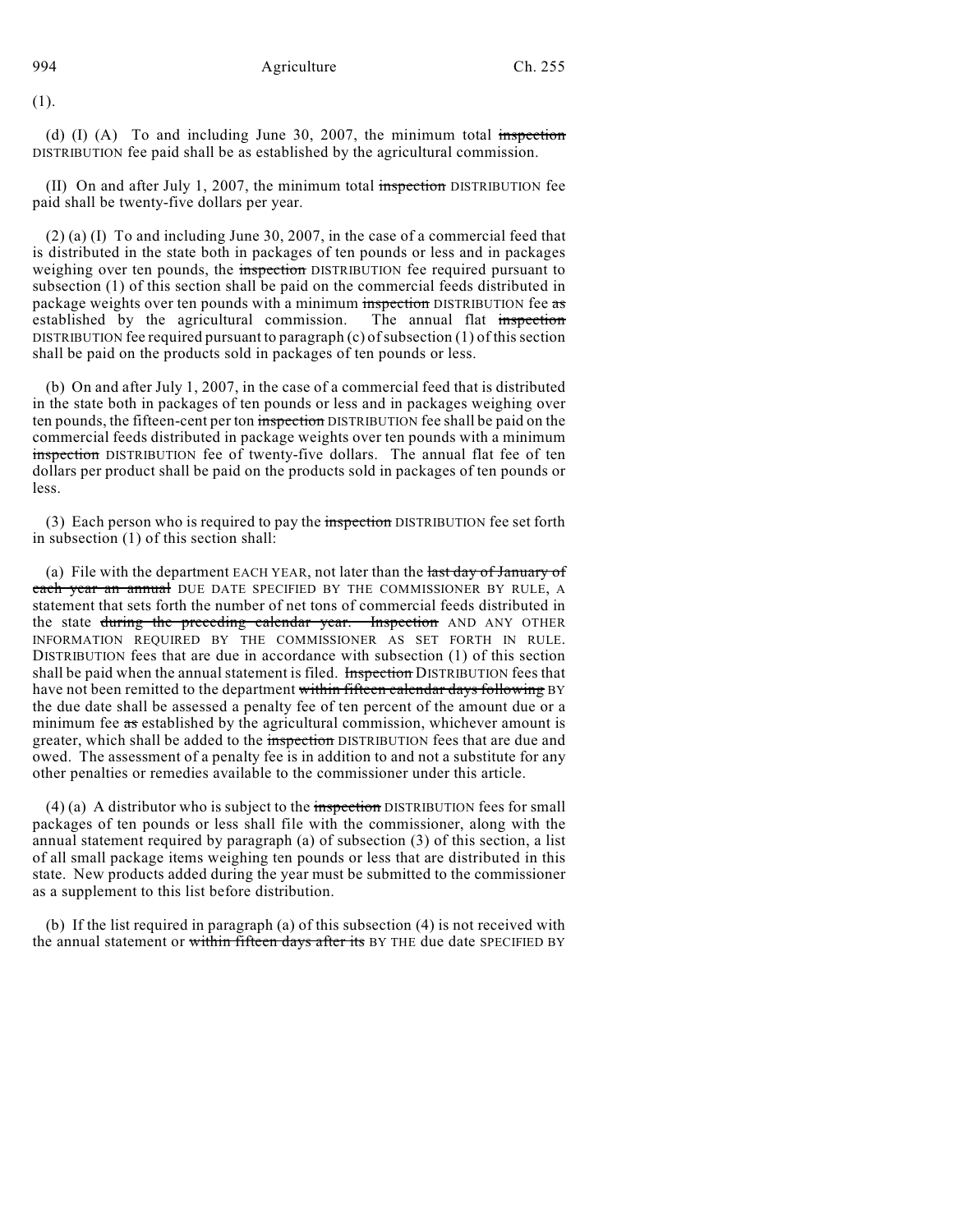### Ch. 255 Agriculture 995

THE COMMISSIONER, a penalty fee of ten dollars per product or, to and including June 30, 2007, in an amount established by the agricultural commission, shall be added to the amount due. The assessment of a penalty fee is in addition to and not a substitute for any other penalties or remedies available to the commissioner under this article.

(5) A person other than the manufacturer, guarantor, or distributor may assume liability for payment of the inspection DISTRIBUTION fee pursuant to subsection (1) of this section.

**SECTION 6.** The introductory portion to 35-60-106 (1), Colorado Revised Statutes, is amended to read:

**35-60-106. Labeling - general requirements - commercial and customer-formula feeds.** (1) **Commercial feed label contents.** A commercial feed or independent feed formula shall be labeled with the information required in this subsection (1). Such information shall appear on the label in the following order:

**SECTION 7.** 35-60-106 (2), Colorado Revised Statutes, is amended BY THE ADDITION OF A NEW PARAGRAPH to read:

**35-60-106. Labeling - general requirements - commercial and customer-formula feeds.** (2) **Customer-formula feed label contents.** The manufacturer of a customer-formula feed shall provide the purchaser of that feed with all of the following information, in writing, when the manufacturer delivers the customer-formula feed to the purchaser:

(i) A STATEMENT ON THE LABEL OR LABELING THAT STATES "THIS FEED WAS MANUFACTURED ACCORDING TO SPECIFIC INSTRUCTIONS PROVIDED BY \_\_\_\_\_\_\_\_\_\_\_\_ (INSERT NAME OF PERSON WHO PROVIDED THE INSTRUCTIONS) AND CANNOT BE SOLD TO ANY OTHER PERSON."

**SECTION 8.** 35-60-107 (1), (2) (a), (2) (i), (2) (k), (3) (d), and (3) (e), Colorado Revised Statutes, are amended, and the said 35-60-107 (2) is further amended BY THE ADDITION OF A NEW PARAGRAPH, to read:

**35-60-107.** Adulteration and misbranding. (1) (a) No person may sell MANUFACTURE or distribute in this state  $\pi$  ANY feed that is adulterated or misbranded.

(b) NO PERSON MAY USE ANY FEED THAT IS ADULTERATED FOR ANY CATTLE, SHEEP, GOATS, SWINE, POULTRY, OR ANY OTHER ANIMALS IF SUCH ANIMALS ARE RAISED TO PRODUCE HUMAN FOOD.

(2) A feed is adulterated if any of the following apply:

(a) The feed bears or contains any poisonous or deleterious substance that may render the feed harmful to public health; except that, if the poisonous or deleterious substance is not an added substance, a commercial feed shall not be considered adulterated under this subsection (2) if the quantity of such substance in the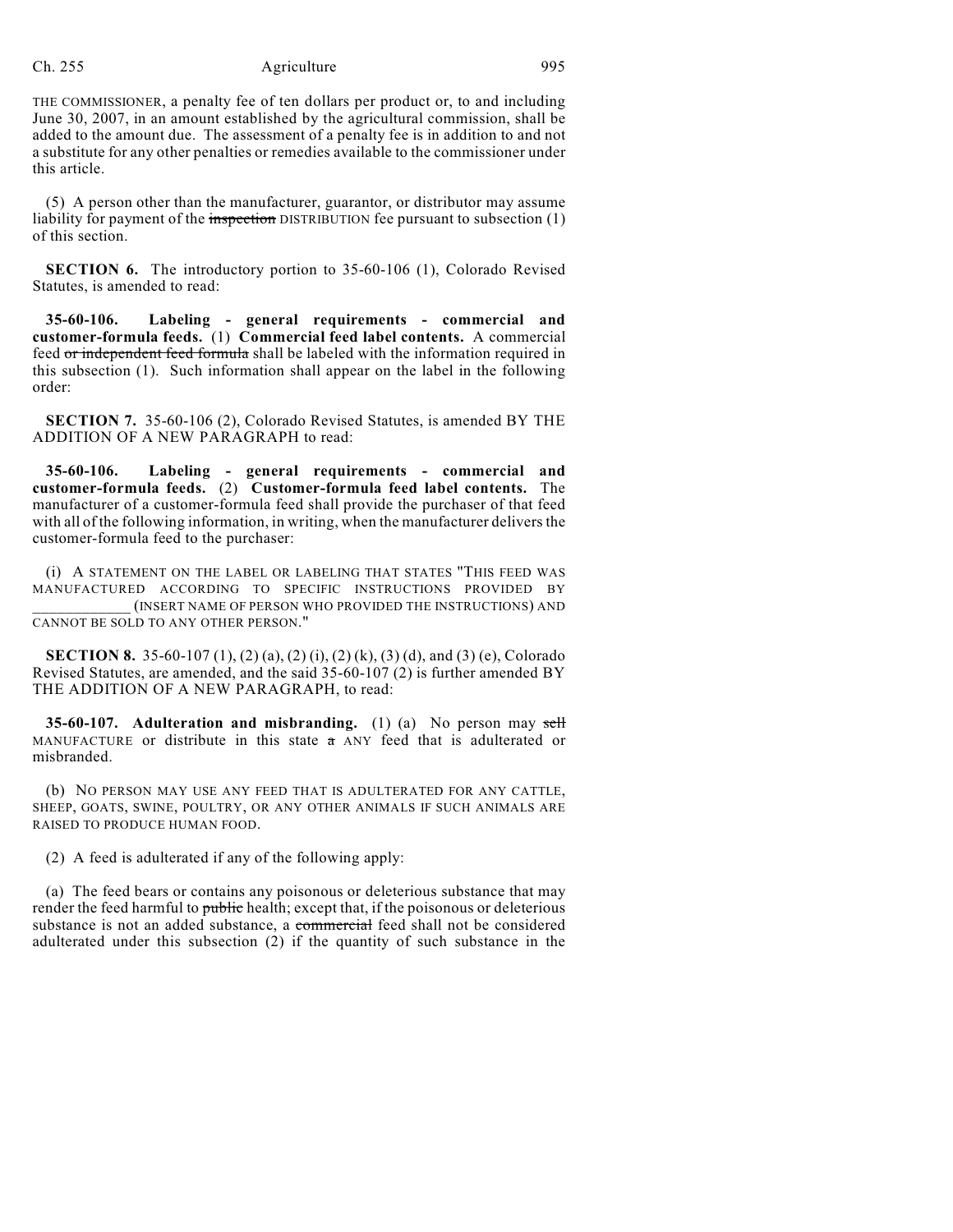commercial feed does not ordinarily render it harmful to public health.

(i) The feed is manufactured, packaged, or held under unsanitary conditions that may contaminate it with filth or make it harmful to public health.

(k) The feed container is composed, in whole or in part, of any poisonous or deleterious substance that may render the contents harmful to public health.

(p) THE FEED IS MANUFACTURED OR DISTRIBUTED OR USED AS FEED IN A MANNER THAT DOES NOT CONFORM WITH, OR CONTAINS ANY SUBSTANCE THAT IS PROHIBITED BY, ANY RULES ADOPTED BY THE COMMISSIONER UNDER THIS ARTICLE, INCLUDING, BUT NOT LIMITED TO, RULES PERTAINING TO THE PREVENTION OF TRANSMISSIBLE SPONGIFORM ENCEPHALOPATHIES.

(3) A feed is misbranded if any of the following circumstances occur:

(d) The feed purports to be or is represented as containing a commercial feed, or if it purports to contain or is represented as containing a commercial feed ingredient that does not conform to the definition of that commercial feed or commercial feed ingredient prescribed by rule of the commissioner; or

(e) Any word, statement, or other information required by or under authority of this article OR ANY RULE ADOPTED PURSUANT TO THIS ARTICLE to appear on the feed label or labeling is not prominently and conspicuously placed on the label and in such terms as to render it likely to be read and understood by the ordinary individual under customary conditions of purchase and use.

**SECTION 9.** 35-60-108 (1) (a), (1) (b), (1) (d), and (1) (g), Colorado Revised Statutes, are amended, and the said 35-60-108 (1) is further amended BY THE ADDITION OF THE FOLLOWING NEW PARAGRAPHS, to read:

**35-60-108. Prohibited acts.** (1) The following acts and the causing thereof are prohibited:

(a) The manufacture or distribution of any commercial feed that is adulterated or misbranded;

(a.5) THE USE OF FEED THAT IS ADULTERATED FOR ANY CATTLE, SHEEP, GOATS, SWINE, POULTRY, OR ANY OTHER ANIMALS IF SUCH ANIMALS ARE RAISED TO PRODUCE HUMAN FOOD;

(b) The adulteration or misbranding of any commercial feed;

(d) The removal or disposal of a commercial feed in violation of section 35-60-111;

(g) THE failure OR REFUSAL to pay inspection DISTRIBUTION fees and file reports in accordance with section 35-60-105;

(h) THE SALE OF CUSTOMER-FORMULA FEED TO ANY PERSON OTHER THAN THE PERSON WHO PROVIDED THE MANUFACTURING INSTRUCTIONS;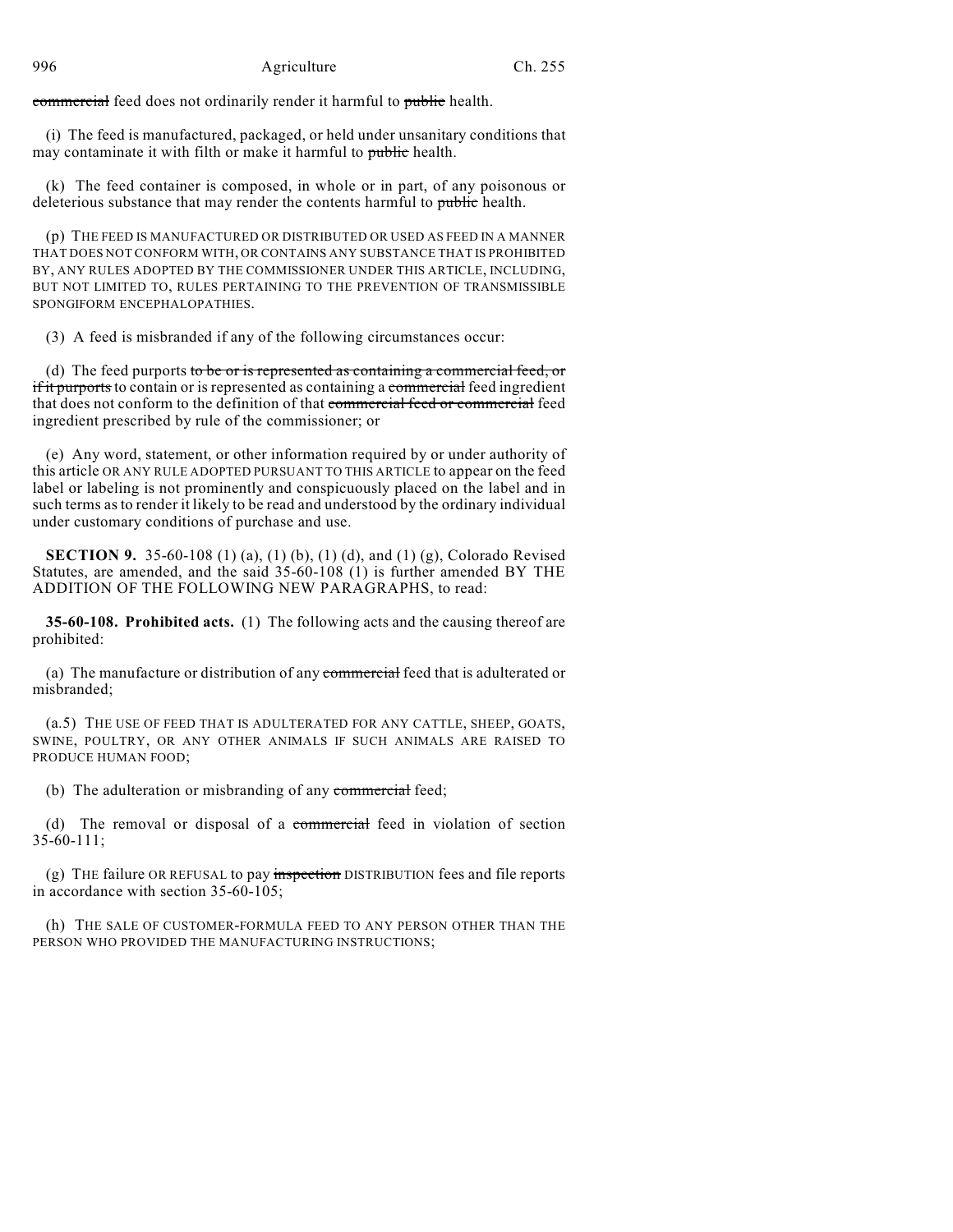#### Ch. 255 Agriculture 997

(i) THE FAILURE TO MAINTAIN ANY RECORDS REQUIRED BY THIS ARTICLE OR ANY RULE PROMULGATED PURSUANT TO THIS ARTICLE;

(j) THE FAILURE TO COMPLY WITH ANY OTHER PROVISION OF THIS ARTICLE OR THE RULES PROMULGATED PURSUANT TO THIS ARTICLE NOT OTHERWISE SPECIFIED IN THIS SECTION; AND

(k) THE FALSIFICATION OF ANY INFORMATION GIVEN TO THE COMMISSIONER.

**SECTION 10.** The introductory portion to 35-60-109 (1), Colorado Revised Statutes, is amended to read:

**35-60-109. Authority of the commissioner - rules.** (1) The commissioner is authorized to promulgate, amend, and repeal, in accordance with the provisions of the "State Administrative Procedure Act", article 4 of title 24, C.R.S., such rules as are specifically required by this article and such other reasonable rules, INCLUDING ANY RECORD-KEEPING REQUIREMENTS, as may be necessary for the efficient enforcement of this article. In the interest of uniformity, the commissioner shall by rule adopt, unless the commissioner determines that they are inconsistent with the provision of this article or are not appropriate to conditions that exist in this state, the following:

**SECTION 11.** 35-60-110 (1), (3), and (5), Colorado Revised Statutes, are amended to read:

**35-60-110. Enforcement - inspection - sampling - analysis.** (1) For the purpose of enforcing this article and the rules promulgated pursuant thereto, including the determination of whether or not an operation may be subject to the provisions of this article, the commissioner, upon presenting appropriate credentials to the owner, operator, or agent in charge, is authorized to:

(a) Enter, during normal business hours, any factory, warehouse, or establishment BUILDING, STRUCTURE, LAND, VEHICLE, OR OTHER PREMISES OR PROPERTY, public or private, within the state, in OR ON which commercial feeds are manufactured, processed, packed, sold, or held for distribution DISTRIBUTED, TRANSPORTED, STORED, DISPOSED OF, OR USED AS FEED FOR ANY CATTLE, SHEEP, GOATS, SWINE, POULTRY, OR ANY OTHER ANIMALS IF SUCH ANIMALS ARE RAISED TO PRODUCE HUMAN FOOD, and to inspect such factory, warehouse, establishment PREMISES, PROPERTY, OR VEHICLE and all pertinent equipment, finished and unfinished materials, containers, RECORDS, and labeling therein IN OR ON SUCH PREMISES, PROPERTY, OR VEHICLE. The inspection may include obtaining samples and the verification of records and production and control procedures as may be necessary to determine compliance with the good manufacturing practices as established RULES ADOPTED under section  $35-60-107$  (2) (n) OR (2) (p).

(b) Enter and inspect any vehicle being used to transport or hold commercial feeds, including inspection of all pertinent equipment, finished and unfinished materials, containers, and labeling therein.

(3) If the owner, or the owner's agent, of any factory, warehouse, establishment, or BUILDING, STRUCTURE, LAND, vehicle, OR OTHER PREMISES OR PROPERTY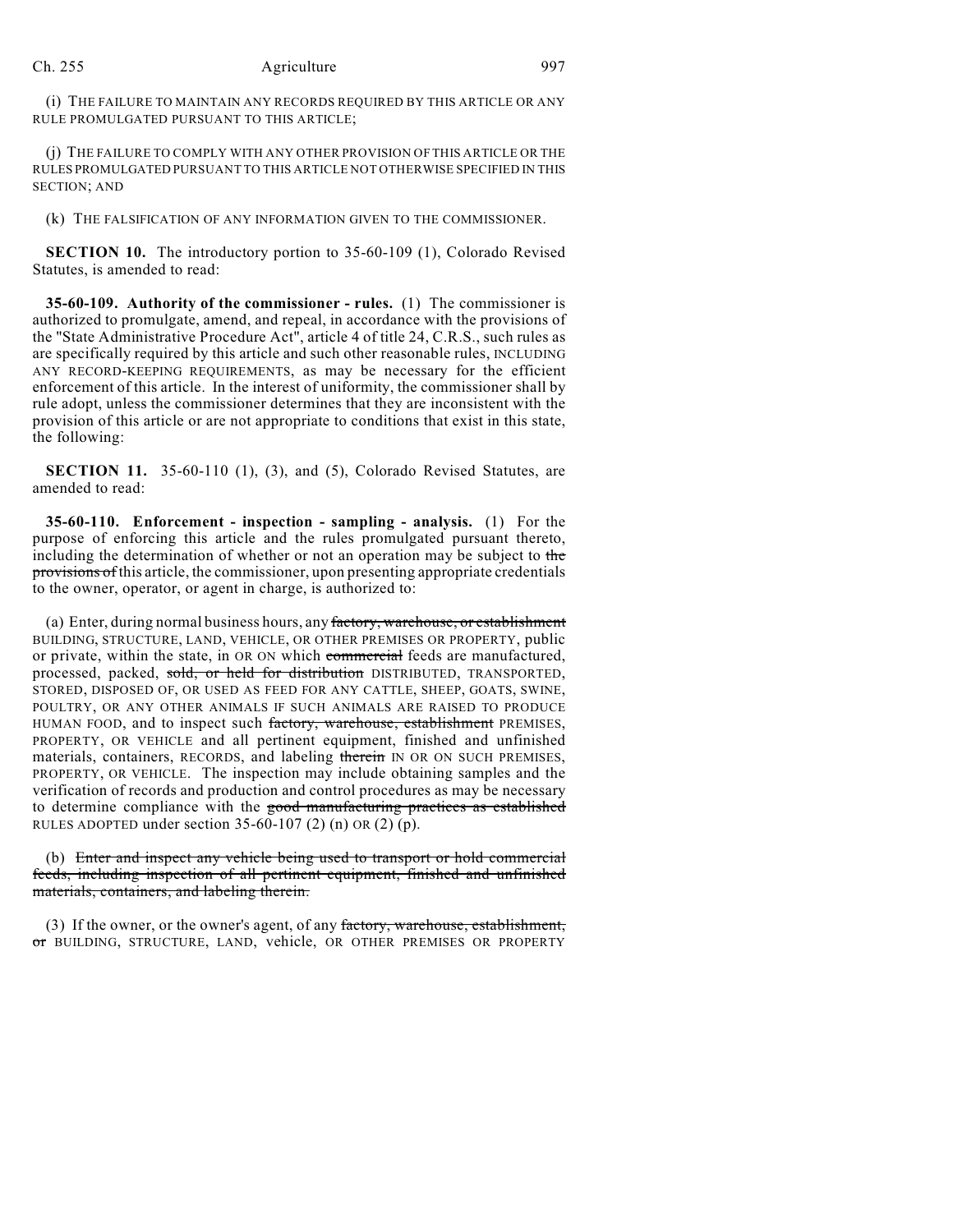998 Agriculture Ch. 255

described in subsection (1) of this section refuses to admit the commissioner to inspect such premises, property, or vehicle, the commissioner is authorized to obtain from the district or county court for the district or county in which such premises, property, or vehicle is located a warrant to enter and inspect such premises, property, or vehicle and to sample such commercial feeds, feed ingredients, or raw agricultural commodities according to the provisions of this section prior to entry, inspection, and sampling. The district and county courts of this state are empowered to issue such warrants upon a proper showing of the need for such entry, inspection, and sampling. Any information concerning any methods, records, formulations, or processes that are entitled to protection as trade secrets UNDER THE PUBLIC RECORDS ACT, PART 2 OF ARTICLE  $72$  OF TITLE 24, C.R.S., and that are obtained in the course of the inspection or sampling shall be kept confidential.

(5) The commissioner, in determining whether a commercial feed is in violation in any component, shall be guided by the official sample as defined in section 35-60-102 (15) and obtained and analyzed in accordance with subsections (1) and (2) of this section.

**SECTION 12.** 35-60-111, Colorado Revised Statutes, is amended to read:

**35-60-111. Detained feeds.** (1) **Stop distribution, manufacture, or use as feed.** When the commissioner has reasonable cause to believe any lot of commercial feed is being distributed in violation of any of the provisions of this article or any rules promulgated pursuant thereto, the commissioner may issue and enforce a written or printed "stop sale" or "withdrawal from distribution" DISTRIBUTION, MANUFACTURE, OR USE AS FEED" order, warning the distributor not to dispose ANY DISTRIBUTOR, MANUFACTURER, OR FEEDER of the lot of commercial feed NOT TO DISTRIBUTE, USE AS FEED, OR DISPOSE OF SUCH FEED in any manner until written permission is given by the commissioner or the court. The commissioner shall release the lot of commercial feed so withdrawn SUBJECT TO THE ORDER when such provisions and regulations RULES have been complied with. If the distributor does not come into compliance within thirty days, the commissioner may begin, or upon request of the distributor, or manufacturer, OR FEEDER shall begin, proceedings for condemnation.

(2) **Condemnation and confiscation.** Any lot of commercial feed not in compliance with the provisions of this article or rules promulgated pursuant thereto shall be subject to seizure on complaint of the commissioner to a court of competent jurisdiction in the district or county where the commercial feed is located. In the event the court finds the commercial feed to be in noncompliance of WITH this article or rules promulgated pursuant thereto and orders the condemnation of said commercial SUCH feed, it shall be disposed of in any manner consistent with the quality of the commercial feed and the laws of this state; except that such disposal of the commercial feed shall not be ordered by the court without first giving the distributor or other claimant an opportunity to apply to the court for release of the commercial feed or for permission to process or relabel the commercial feed to bring it into compliance with this article or rules promulgated pursuant thereto.

**SECTION 13.** 35-60-112 (2) (c) and (3), Colorado Revised Statutes, are amended to read: